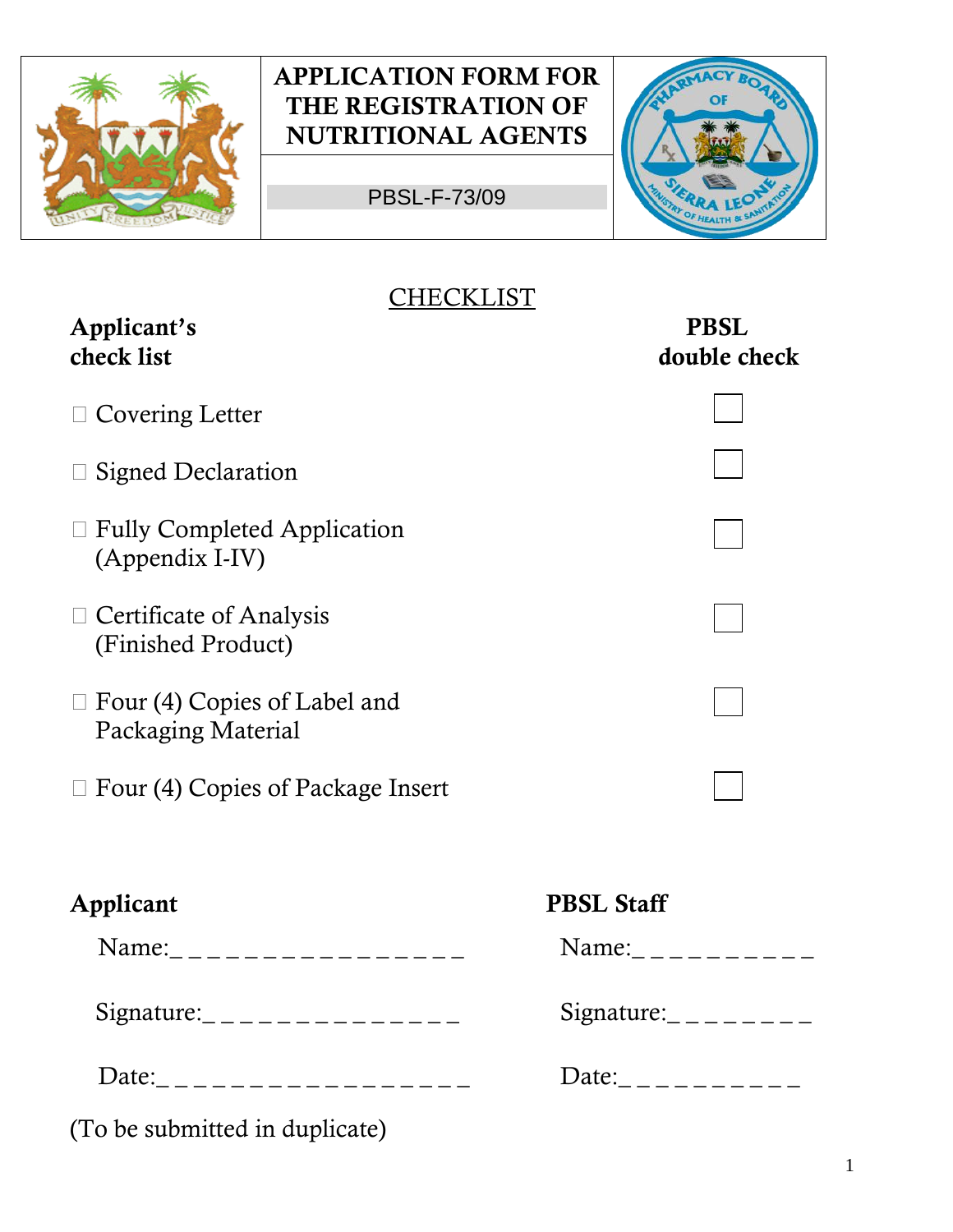

PBSL-F-73/09



Cover letter addressed to:

**THE PHARMACY BOARD OF SIERRA LEONE CENTRAL MEDICAL STORES COMPOUND NEW ENGLAND VILLE JOMO KENYATTA ROAD FREETOWN SIERRA LEONE P. M. B. 322 E-mail: [pharmbdsl@hotmail.com](mailto:pharmbdsl@hotmail.com)** 

Samples and printed matter should be forwarded to the Board through the local agent; customs duty and clearance to be effected by the applicant in all instances.

# **A. PARTICULARS OF PRODUCT**

| Proprietary                    |  |
|--------------------------------|--|
|                                |  |
| Approved                       |  |
| Formulation: Strength: Colour: |  |
|                                |  |
|                                |  |

# **B. PARTICULARS OF APPLICANT**

Name of Applicant:………………………………………………………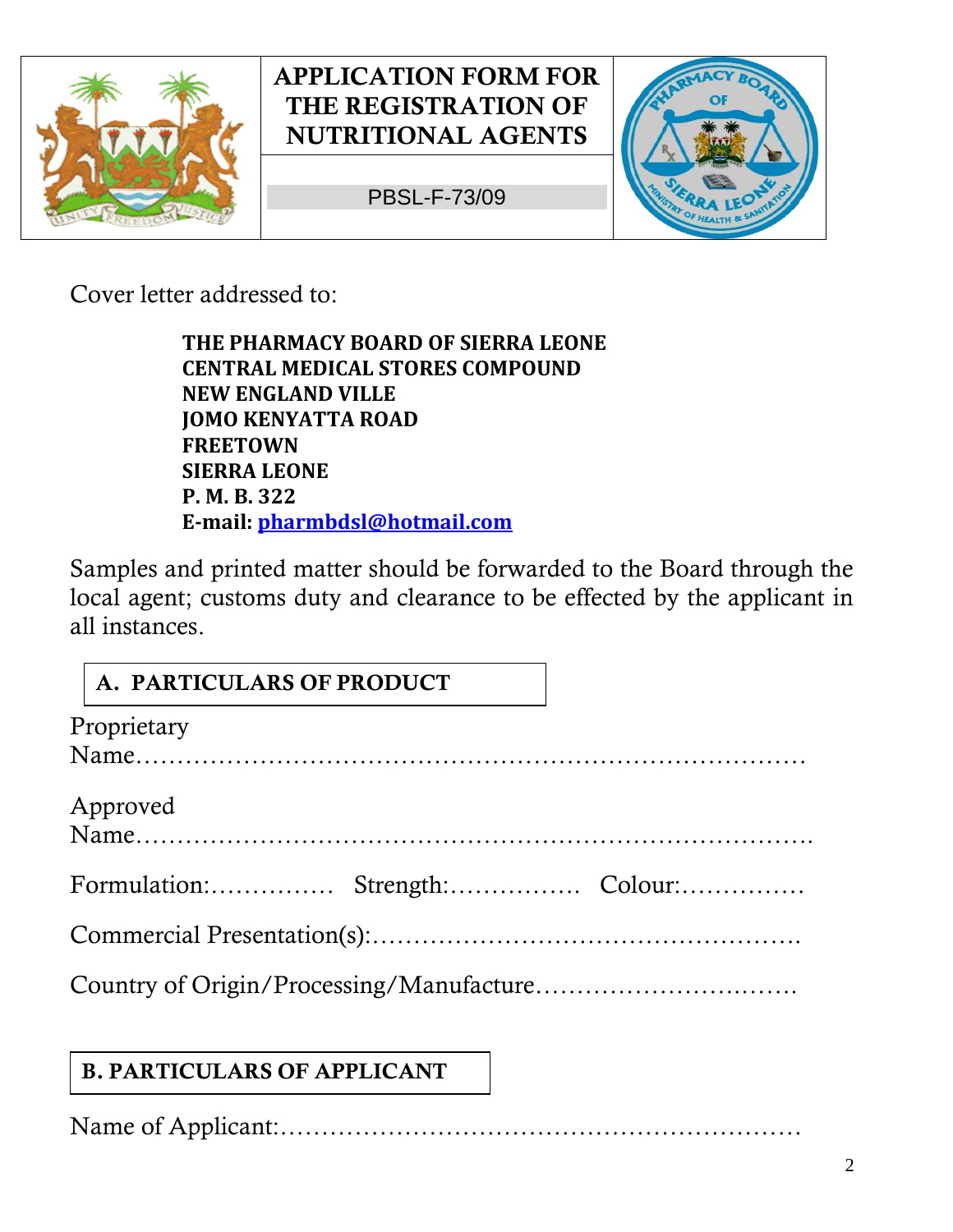

PBSL-F-73/09



| $\mathbf{r}$ and $\mathbf{r}$ and $\mathbf{r}$ |  |  |  |  |  |  |  |  |  |
|------------------------------------------------|--|--|--|--|--|--|--|--|--|

E-mail …………………………………………………………………

#### **C. PARTICULARS OF MANUFACTURER**

Name of Manufacturer:……………………………………………………. Premises Address:…………………………………………………………

#### **D. PARTICULARS OF LOCAL AGENT**

Local Agent:…………………………………………………………………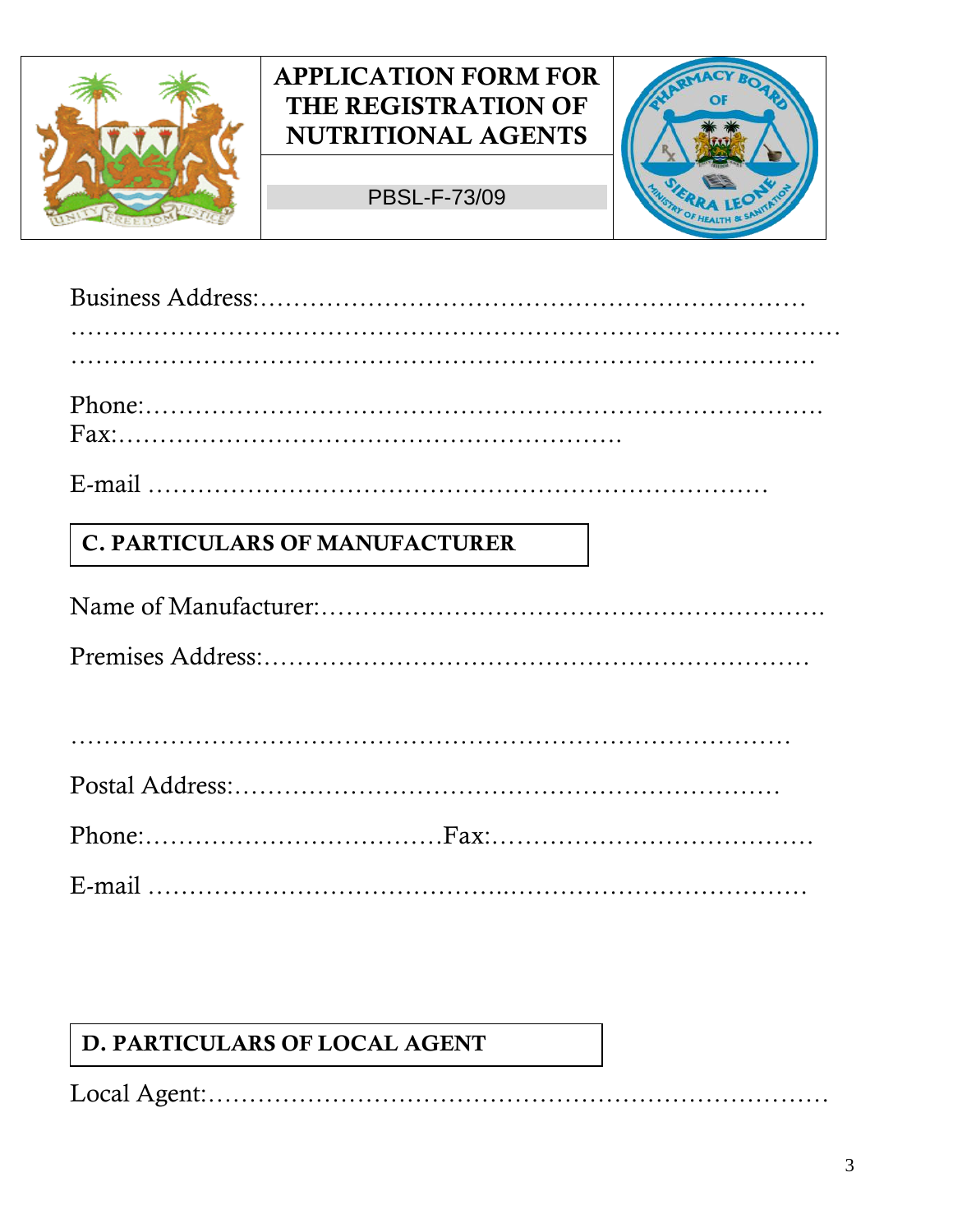

 $\overline{\mathbb{L}}$  $\overline{\phantom{a}}$ 

### **APPLICATION FORM FOR THE REGISTRATION OF NUTRITIONAL AGENTS**

PBSL-F-73/09



Business Address:…………………………………………………………… Phone:………………………………..Fax:………………………………

E - mail …………………………………………………………………

## **APPLICANT COMPANY E. CERTIFICATION BY A RESPONSIBLE PERSON IN THE**

I the undersigned certify that all the information in the accompanying documentation concerning this application for registration for:

is correct and true, and reflects the total information available.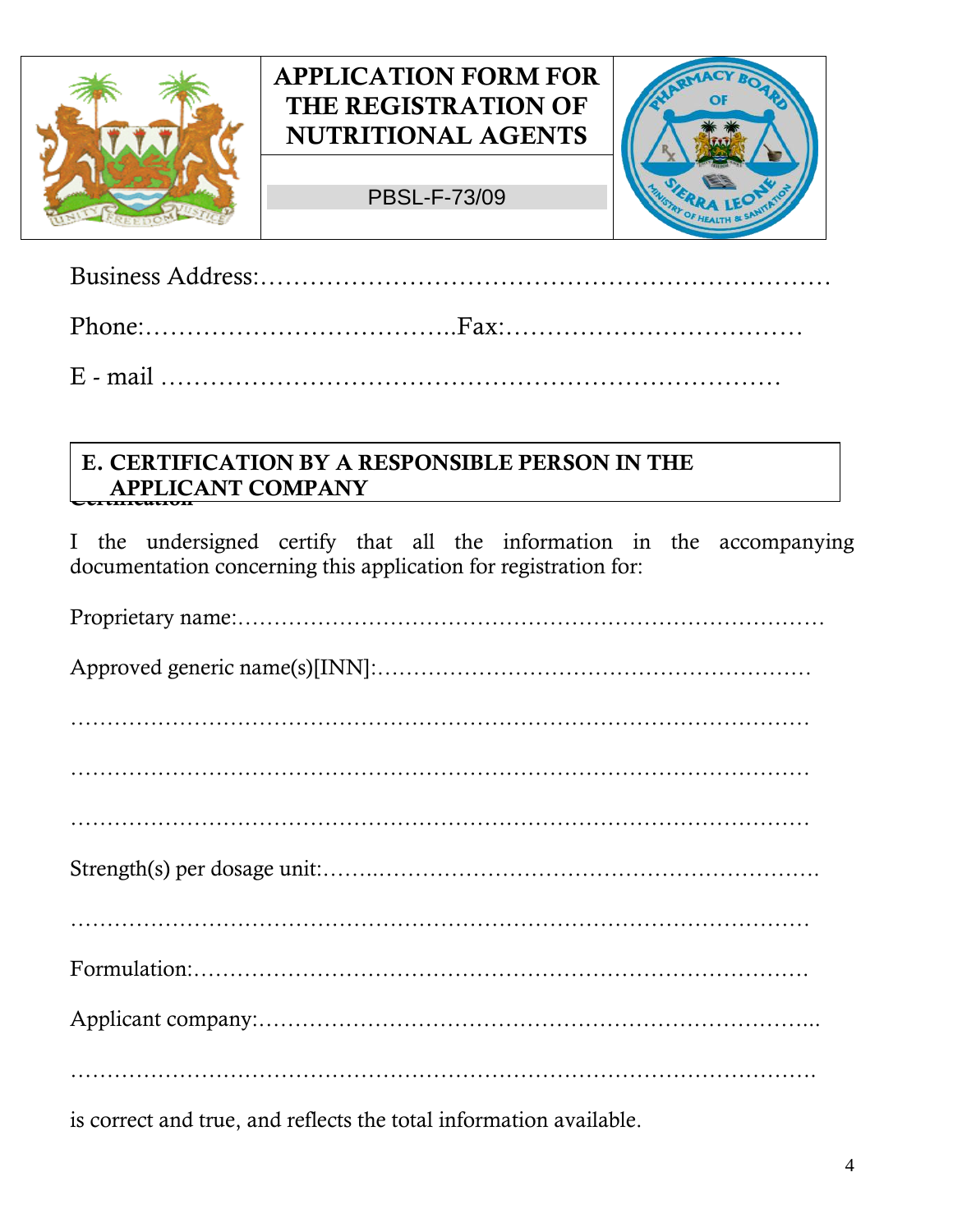



# **APPENDIX I**

#### **GENERAL PRODUCT SPECIFICATIONS**

Name of Product….…………………………………………………

Formulation:………….. Strength:………… Colour:……………..

(a) List all active ingredients as illustrated in the table below: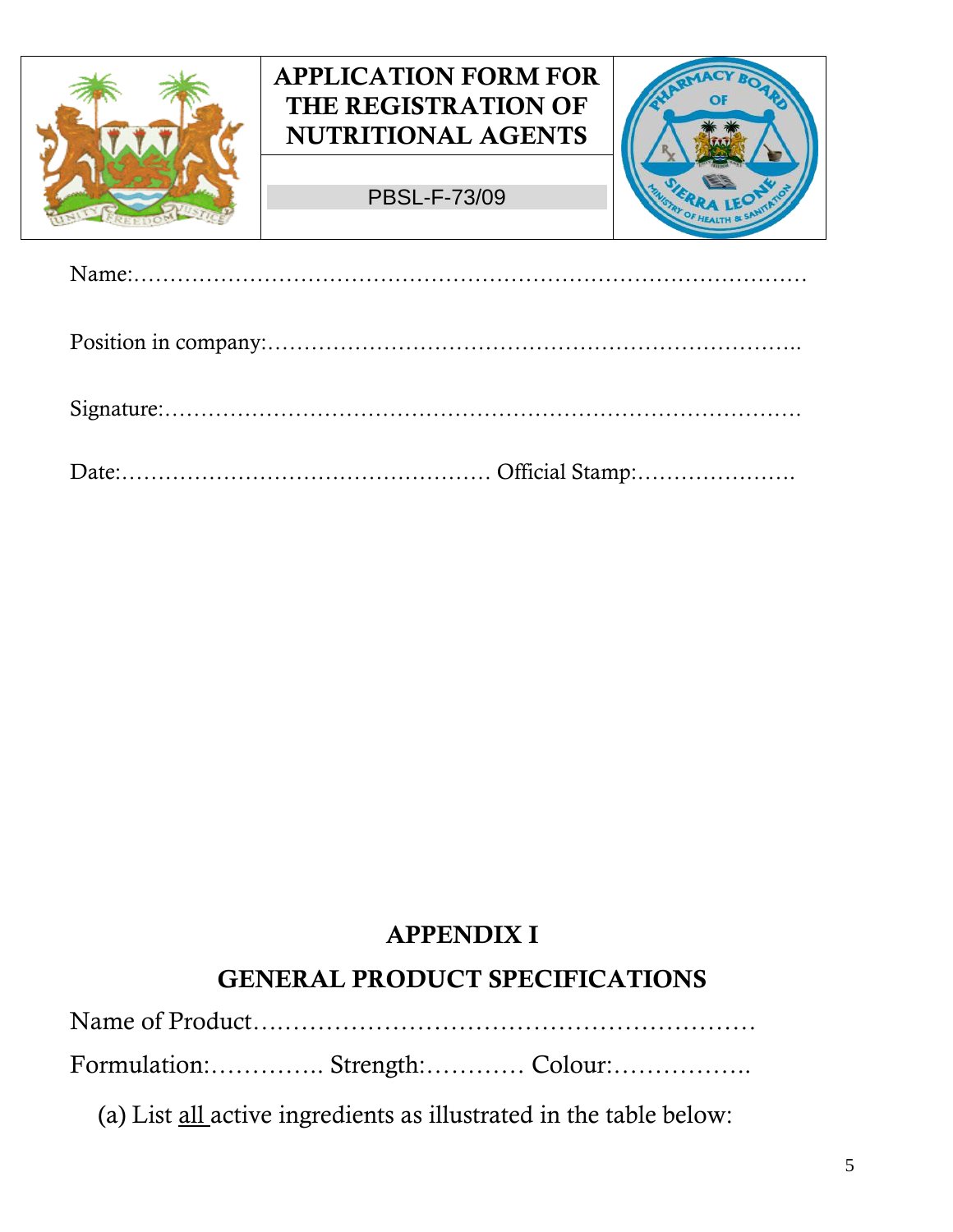

PBSL-F-73/09



| Approved | Quantity per Specification |    | Reason for inclusion |
|----------|----------------------------|----|----------------------|
| name     | dosage unit                |    | of ingredient        |
| Garlic   | $46 \text{ mg}$            | BP | Improves circulation |

(b) List all non-active ingredients as illustrated in table below:

| of ingredient | dosage unit        |           | Approved name   Quantity per   Specification   Reason for inclusion  <br>of ingredient |
|---------------|--------------------|-----------|----------------------------------------------------------------------------------------|
| Starch        | $112.6 \text{ mg}$ | BP        | Binder                                                                                 |
| Magnesium     | $2.0$ mg           | <b>BP</b> | Lubricant                                                                              |
| Stearate      |                    |           |                                                                                        |

(c) Give specifications of packaging materials (Where no specifications for packaging materials exist this must be mentioned)

………………………………………………………………………………….

(d) Any claim of curative properties? If yes a valid evidence or documentation to support such a claim must accompany this application

………………………………………………………………………………….

………………………………………………………………………………….

Reference to the following publications will, where applicable, be accepted

- i. British Pharmacopoeia
- ii. European Pharmacopoeia
- iii. United States Pharmacopoeia
- iv. International Pharmacopoeia
- v. British Pharmaceutical Codex
- vi. Extra Pharmacopoeia
- vii. Such other works of reference as may be approved by the Board from time to time.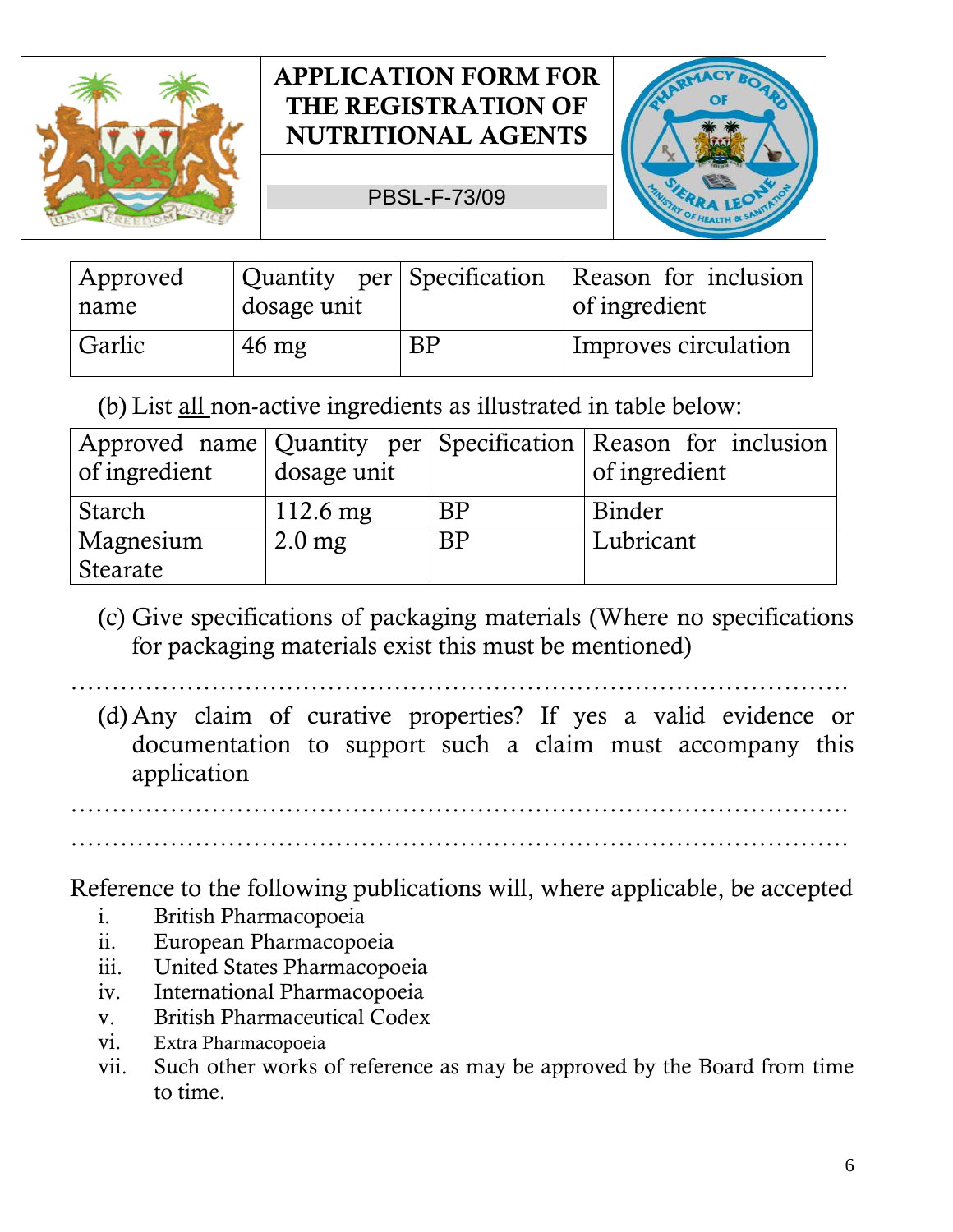

PBSL-F-73/09



# **APPENDIX II MANUFACTURING PROCEDURE AND RELATED CONTROLS**  Name of the contract of the contract of the contract of the contract of the contract of the contract of the contract of the contract of the contract of the contract of the contract of the contract of the contract of the co Product…………………………………………………….………………… …….. Formulation……………………Strength: …………… Colour: ………….. a) Give a brief summary of the manufacturing procedure ………………………………………………………………………………… ………………………………………………………………………………… ………………………………………………………………………………… …………………………………………………………………………….. (b) Attach final analytical report and authorization for release. ……………………………………………………………………………… (c) State proposed shelf life of Product …………………………………………………………………………. (d) Provide stability data and justification on which shelf-life has

been predicted…………………………………………………………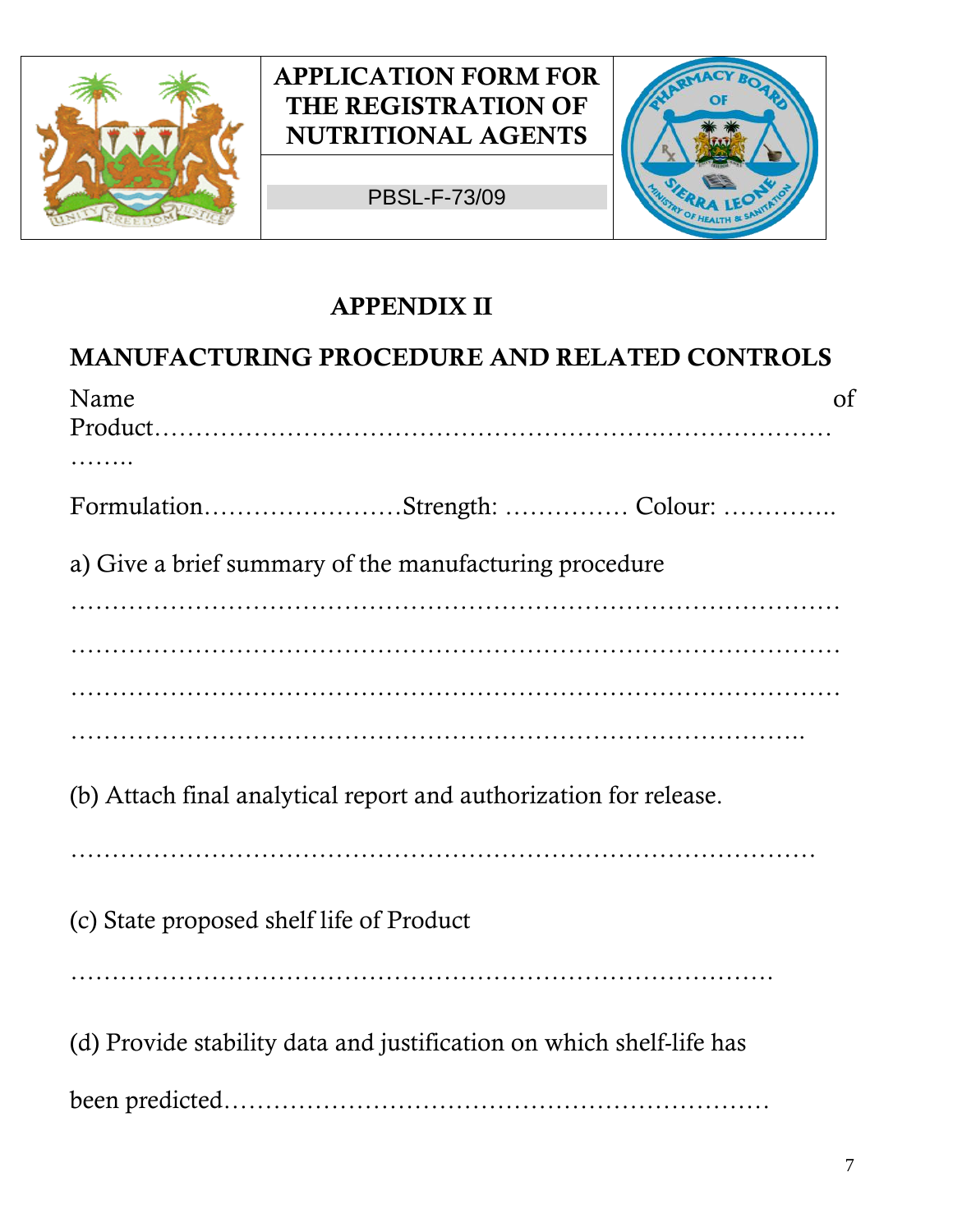

#### **\*Refer to PBSL Guidelines for Registration of Food / Dietary Supplement / Nutritional Agent or Sachet/Bottled Water**

## **APPENDIX III**

### **ADMINISTRATIVE STATUS OF THE PRODUCT**

Name of Product: ……………………………………………………..

Formulation:……………Strength: ………. Colour:…………………

(a) Has an application for the registration of the product been made in any other country?

……………………………………………………………

YES NO

(i) If YES, list the countries ……………………………………………………………

(b) Has the product been registered in any other country?

YES NO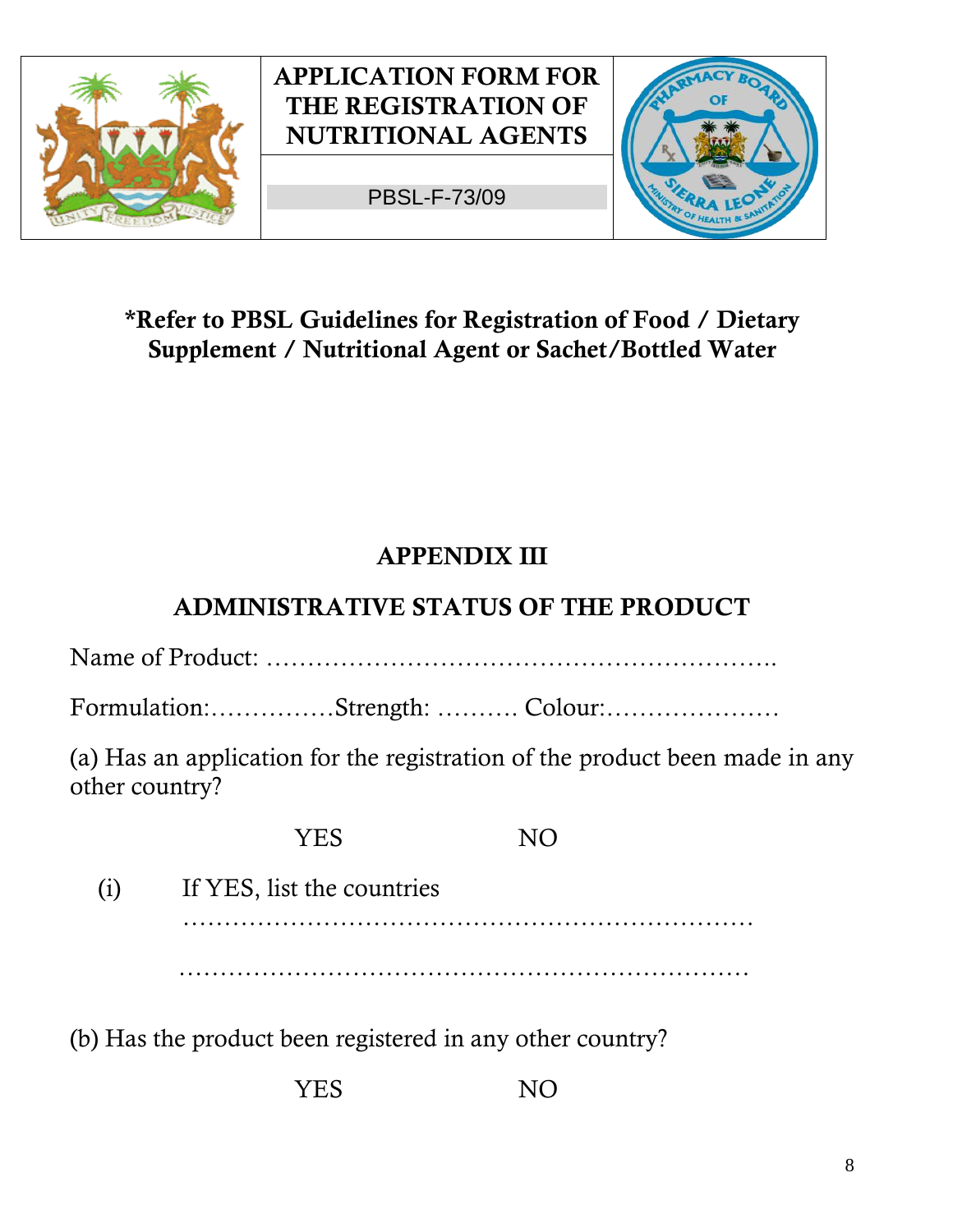

PBSL-F-73/09



(c) Has the registration of the product been rejected, refused, deferred or cancelled in any country?

YES NO

- (i) If YES, state details
	- ………………………………………………………………
- (d) Is the product manufactured in other countries?

#### YES NO

(i) If YES, state details and list manufacturing plants from which imports can be made to Sierra Leone.

………………………………………………………….

### **APPENDIX IV**

# **LIST OF ATTACHED DOCUMENTS AND MATERIAL**

Name of Product:….…………………………………………………

Formulation:…………..Strength ………………..Colour …………

Attach 4 (four) copies of labels, package inserts and packaging materials proposed for marketing in this country